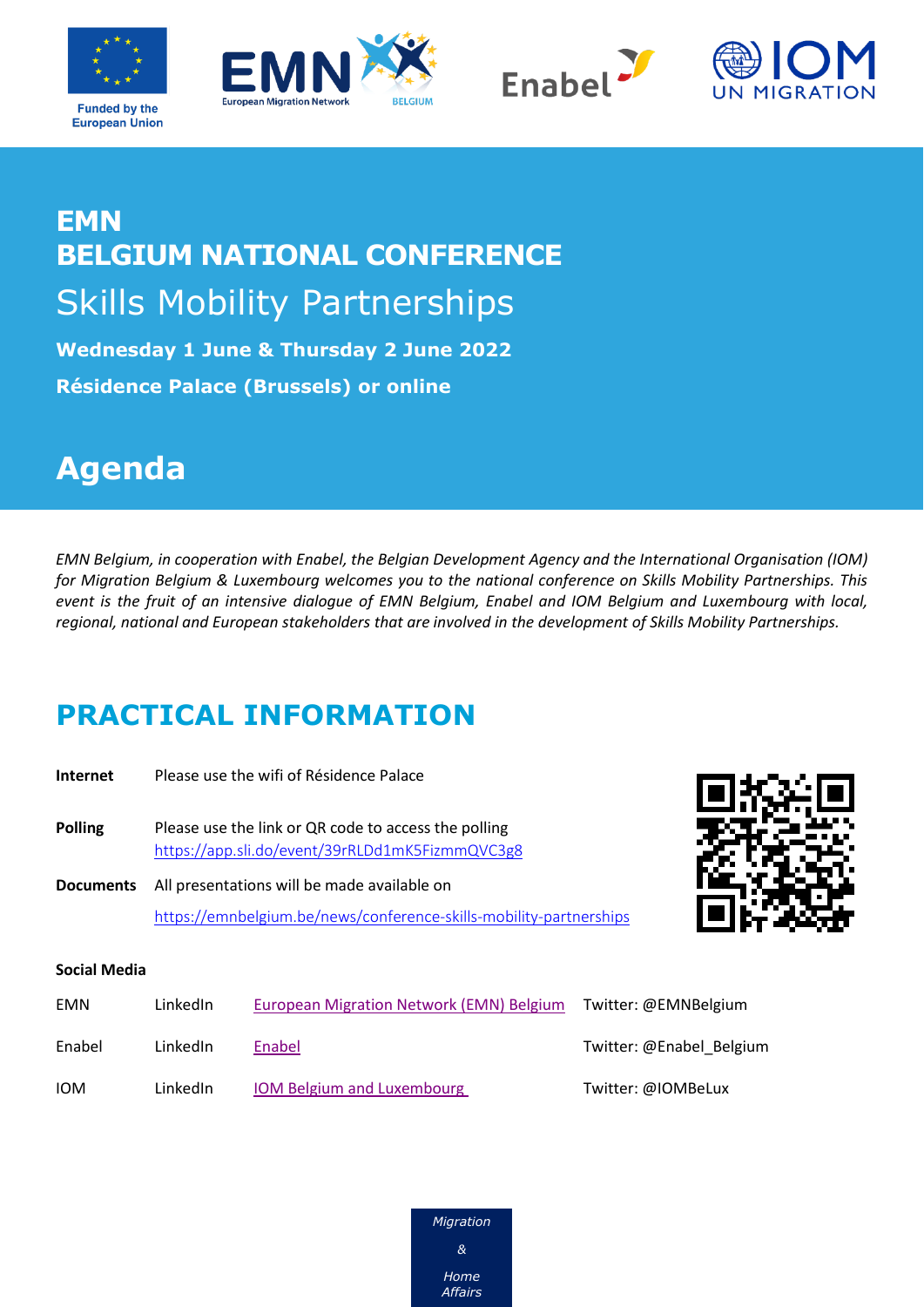## **AGENDA**

*Hosts: Grégoire Douxchamps, Enabel, Belgian development agency and Daphné Bouteillet-Pacquet, International Organisation for Migration Belgium and Luxembourg*

| <b>European Dimension</b> | June 1, 2022: EMN Roundtable: Talent and Skills Mobility Partnerships - The                                                                                       |
|---------------------------|-------------------------------------------------------------------------------------------------------------------------------------------------------------------|
| $12.30 - 13.30$           | Lunch / Technical check                                                                                                                                           |
| $13.30 - 13.45$           | <b>Welcoming remarks</b>                                                                                                                                          |
|                           | Isabelle Raes, National Coordinator, EMN Belgium<br>T.                                                                                                            |
| $13.45 - 14.05$           | Legal Migration: Policy and Law - Presentation of the European<br><b>Added Value Assessment</b>                                                                   |
|                           | <b>Cecilia Navarra</b> , Policy Analyst, Directorate-General European<br>Parliament Research Service, European Added Value Unit                                   |
| $14.05 - 14.20$           | Joint EMN - OECD Inform on Skills Mobility Partnerships -<br>Presentation of key outcomes                                                                         |
|                           | Alexander Spiegelfeld, Research and Communication Associate,<br>ш<br><b>EMN Austria</b>                                                                           |
| $14.20 - 15.30$           | <b>EMN Roundtable: 'Talent Partnerships: a policy discussion'</b>                                                                                                 |
|                           | Moderator: Melissa Siegel, Head of Migration Studies and Head of<br>the Migration and Development Research Section, UNU-Merit and<br><b>Maastricht University</b> |
|                           | <b>Anita Vella, Head of Unit, DG Home, Legal Pathways and Integration,</b><br>ш<br><b>European Commission</b>                                                     |
|                           | <b>Camilla Hagström</b> , Deputy Head of Unit, DG Intpa, Migration and<br>ш<br>Forced Displacement, European Commission                                           |
|                           | Abir Al-Sahlani, Member (Renew), LIBE Committee, European<br>ш<br>Parliament                                                                                      |
|                           | <b>Antonín Seidel</b> , Head of Foreign Employment Unit, Ministry of<br>ш<br>Labour and Social Affairs of the Czech Republic                                      |
|                           | <b>Bert Gabriëls</b> , Legal Migration, Cabinet of the State Secretary of<br>Asylum and Migration of Belgium                                                      |
|                           | <b>Jean-Christophe Dumont</b> , Head of the International Migration<br>ш<br>Division of the Directorate for Employment, Labour and Social Affairs,<br><b>OECD</b> |
|                           | <b>Helen Dempster</b> , Policy Fellow and Assistant Director Migration,<br>ш<br>Displacement and Humanitarian Policy, Centre for Global<br>Development            |
| $15.30 - 15.50$           | <b>Coffee break</b>                                                                                                                                               |
| $15.50 - 16.20$           | <b>Moderated discussion</b>                                                                                                                                       |
| $16.20 - 16.30$           | <b>Concluding remarks</b>                                                                                                                                         |
|                           | <b>Magnus Ovilius</b> , Chair of the European Migration Network, DG<br>Home, European Commission                                                                  |